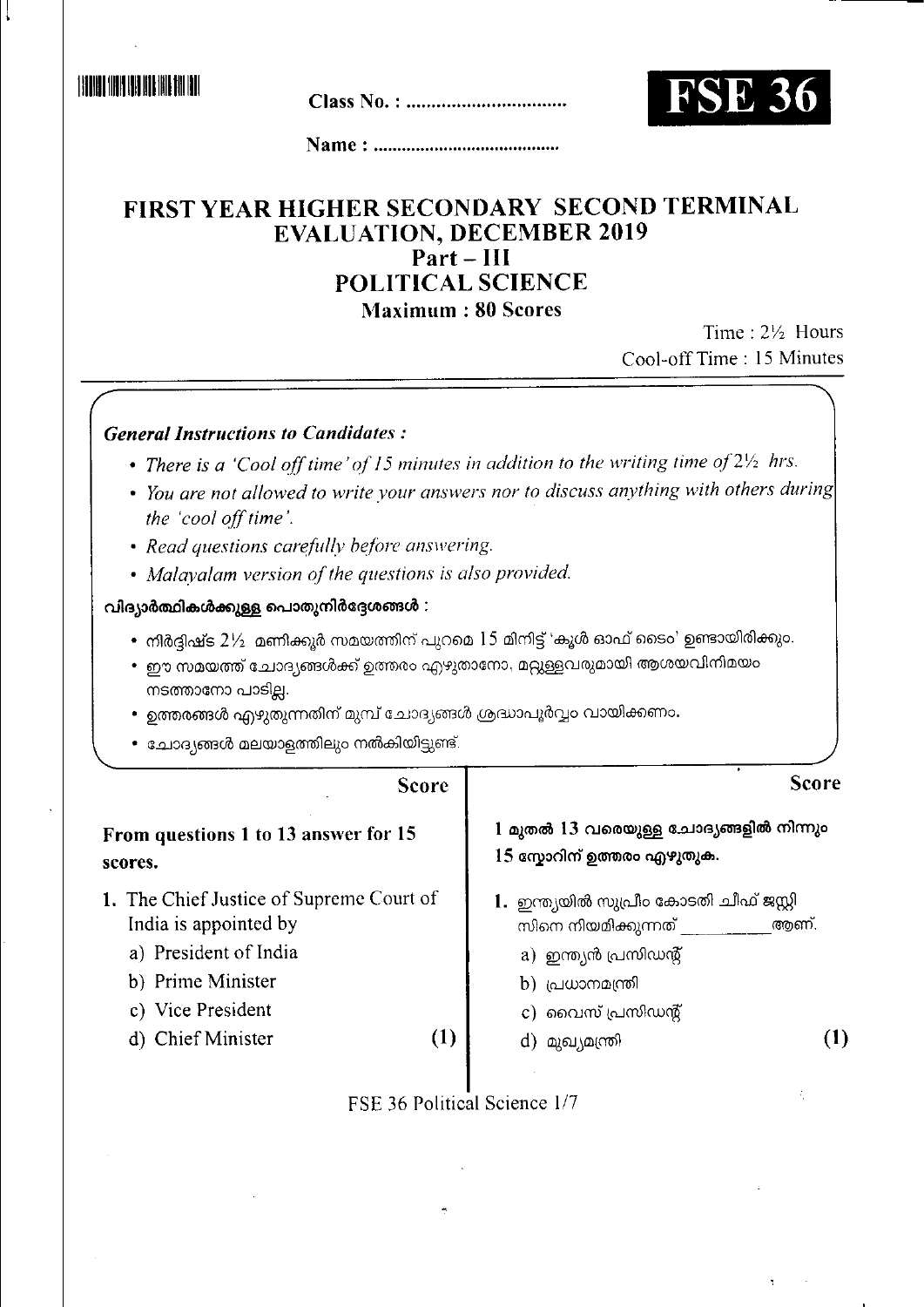# <u> Hilli ili baratan di Ir</u>

#### **Score**

- 2. Identify the Constitutional Amendment which reduced the voting age from 21 to 18.
	- a) 42<sup>nd</sup> Amendment
	- b)  $61^{st}$  Amendment
	- c)  $74<sup>th</sup>$  Amendment
	- d) 103rd Amendment  $(1)$
- 3. Name the Commission appointed by the Central Government to examine the issues relating to Centre-State relations.  $(1)$
- 4. Find out the thinker who argued that 'equality was as crucial as freedom'.
	- a) Karl Marx
	- b) Gandhiji
	- c) Plato
	- d) Nehru
- 5. Match the following.

|                | ĸ                  |  |
|----------------|--------------------|--|
| J.S. Mill      | The Satanic Verses |  |
| John Rawls     | Water              |  |
| Salman Rushdie | Veil of Ignorance  |  |
| Deepa Mehta    | On Liberty         |  |
|                |                    |  |

#### **Score**

- 2. വോട്ടിങ് പ്രായം  $21$ ൽ നിന്നും  $18$  ആക്കി കുറച്ച ഭരണഘടനാ ഭേദഗതി ഏതെന്ന് തിരിച്ചറിയുക.
	- a) 42ാം ഭേദഗതി
	- b)  $61$ ാം ഭേദഗതി
	- c)  $74$ ാം ഭേദഗതി
	- d) 10300 ഭേദഗതി  $(1)$
- 3. കേന്ദ്ര സംസ്ഥാന ബന്ധങ്ങൾ പരിശോധിക്കുന്ന തിന് കേന്ദ്രഗവൺമെന്റ് നിയമിച്ച കമ്മീഷന്റെ പേരെഴുതുക.  $(1)$
- 4. 'സ്വാതന്ത്ര്യത്തെപോലെ തന്നെ പ്രധാനമാണ് സമത്വവും' എന്ന് വാദിച്ച ചിന്തകനെ കണ്ടെത്തുക.
	- a) കാറൽ മാർക്ക്
	- $b)$  ഗാന്ധിജി
	- c) പ്ലേറ്റോ
	- d) നെഹ്റു  $(1)$
- 5. ചേരുംപടി ചേർക്കുക.

| ജെ. എസ്. മിൽ | ദ സാത്താനിക് വേഴ്സസ്   |
|--------------|------------------------|
| ജോൺ റോൾസ്    | വാട്ടർ                 |
| സൽമാൻ റുഷ്ദി | അജ്ഞതയുടെ മൂടുപടം      |
| ദീപ മേത്ത    | സ്വാതന്ത്ര്യത്തിലേക്ക് |

 $(4)$ 

FSE 36 Political Science 2/7

 $(1)$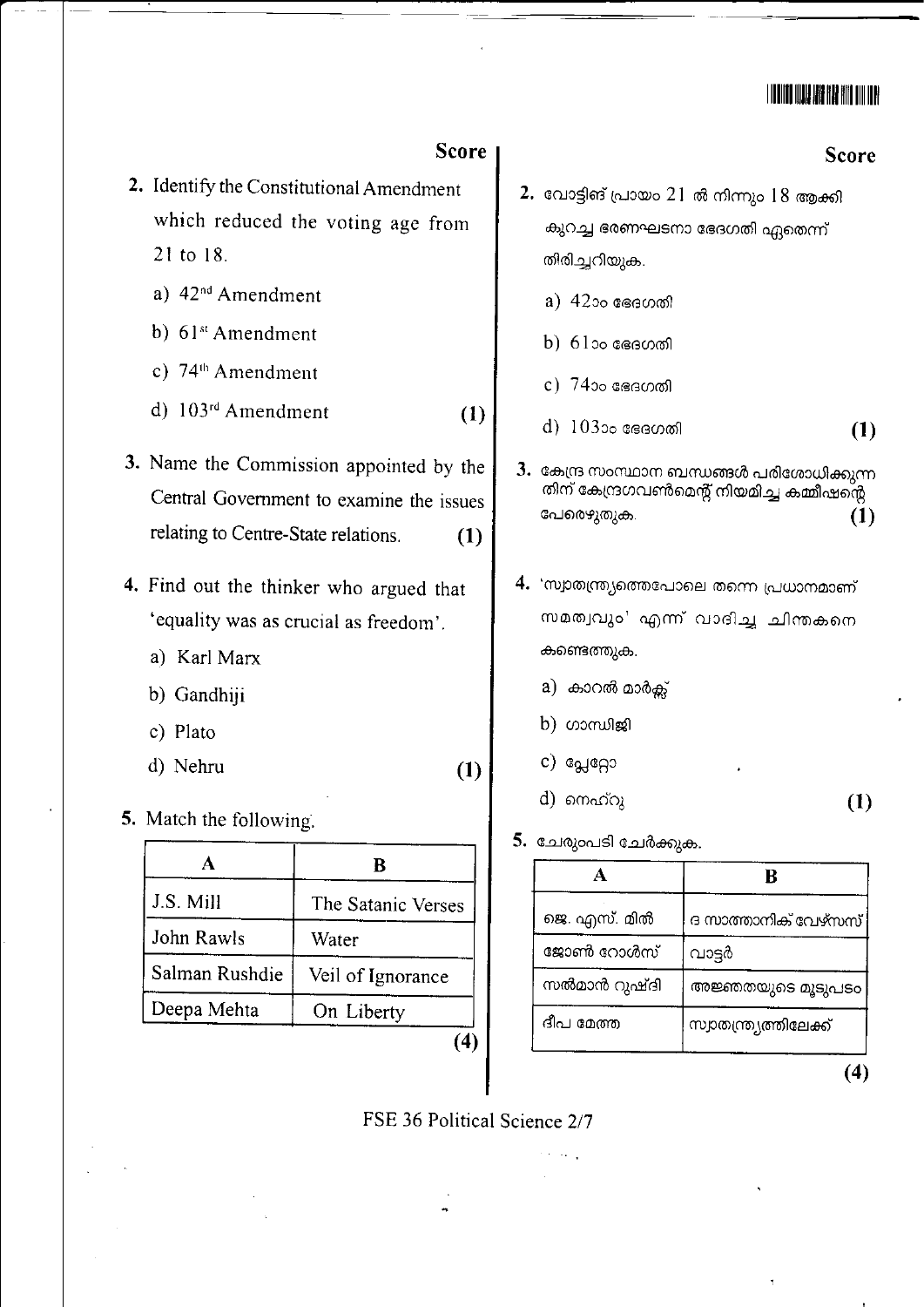## 

#### **Sco**

- 6. Write two benefits of bicameral Legislature.
- 7. Which of the following Committee recommended Constitutional recognition for local bodies in India?
	- a) Balwant Raj Mehta Committee
	- b) Ashok Mehta Committee
	- c) Fazal Ali Commission
	- d) P. K. Thungon Committee
- 8. Find out the most appropriate statement relating to economic equality.
	- a) It stands for equality before law
	- b) It gives equal right to vote
	- c) It reduces the gap between the rich and the poor
	- d) It stands for giving Citizenship to all
- 9. Identify the Viceroy, who took initiativ in creating local bodies in 1882.
	- a) Lord Wavell
	- b) Lord Mount Batten
	- c) Lord Canning
	- d) Lord Rippon
- 10. Some Rights are given below. Classif them in given table.
	- Right to vote
	- Right to adequate wage
	- Right to reasonable conditions of work
	- Right to form political parties

| Political Rights   Economic Rights |  |
|------------------------------------|--|
|                                    |  |
|                                    |  |

| re                    |    |                                                                                                                                                                                                                                                                                                                                                                     | Score    |
|-----------------------|----|---------------------------------------------------------------------------------------------------------------------------------------------------------------------------------------------------------------------------------------------------------------------------------------------------------------------------------------------------------------------|----------|
| (2)                   |    | 6. ദ്വിമണ്ഡല നിയമ നിർമ്മാണ സഭയുടെ രണ്ട്<br>ഗുണങ്ങൾ എഴുതുക.                                                                                                                                                                                                                                                                                                          | (2)      |
|                       |    | 7. താഴെതന്നിരിക്കുന്നവയിൽഫ്പുതുകുമ്മിറ്റിയാണ്<br>ഇന്ത്യയിൽ പ്രാദേശിക ഭരണകൂട <b>ങ്ങൾക്ക്</b><br>ഭരണഘടനാ പദവി നിർദ്ദേശിച്ചത് ?                                                                                                                                                                                                                                        |          |
|                       |    | a) ബൽവന്ത് രാജ് മേത്ത കമ്മറ്റി                                                                                                                                                                                                                                                                                                                                      |          |
|                       |    | അശോക് മേത്ത കമ്മറ്റി<br>b)                                                                                                                                                                                                                                                                                                                                          |          |
|                       |    | c) ഫസൽ അലി കമ്മീഷൻ                                                                                                                                                                                                                                                                                                                                                  |          |
| (1)                   |    | d)  പി. കെ തുംഗൺ കമ്മറ്റി                                                                                                                                                                                                                                                                                                                                           | (1)      |
| t<br>$\left(1\right)$ |    | 8. സാമ്പത്തിക സമത്വം എന്ന ആശയത്തോട്<br>കൂടുതൽ യോജിച്ച പ്രസ്താവന കണ്ടെത്തു <b>ക</b> .<br>a)  നിയമത്തിനു മുന്നിലെ സ <mark>മത്വത്തിനു</mark><br>വേണ്ടി അത് നിലകൊള്ളുന്നു<br>b)  അത് എല്ലാവർക്കും തുല്ല്യ നിലയിൽ<br>വോട്ടവകാശം നൽകുന്നു<br>c) അത് സമ്പന്ന ദരിദ്ര അന്തരം കുറച്ചു<br>കൊണ്ടു വരുന്നു.<br>d)  അത് എല്ലാവർക്കും പൗരത്വം നൽകുന്ന<br>തിനു വേണ്ടി നിലകൊള്ളുന്നു | (1)      |
| e                     | 9. | 1882 ൽ പ്രാദേശിക ഭരണകൂടങ്ങൾക്ക്<br>രൂപം നൽകുന്നതിന് മുൻകൈയെടു <b>ത്ത</b><br>വൈസ്രോയി ആരെന്ന് തിരിച്ചറിയുക.                                                                                                                                                                                                                                                          |          |
| (1)<br>y              |    | a) വേവൽ പ്രഭു<br>b) മൗണ്ട് ബാറ്റൺ പ്രഭു<br>c) കാനിംങ് പ്രഭു<br>d) റിപ്പൺ പ്രഭു<br>10. ഏതാനും അവകാശങ്ങൾ താഴെ തന്നി<br>രി്ക്കുന്നു്. തന്നിരിക്കുന്ന ടേബിളിൽ അവ ത <b>രം</b><br>തിരിച്ചെഴുതുക.<br>വോട്ടു ചെയ്യാനുള്ള അവകാശം<br>അർഹമായ വേതനത്തിനുള്ള അവകാശം                                                                                                              | $\bf(1)$ |

- ശരിയായ തൊഴിൽ സാഹചര്യങ്ങൾക്കുള്ള അവകാശം
- രാഷ്ട്രീയ പാർട്ടികൾ രൂപീകരിക്കുന്നതിനുള്ള അവകാശം

| രാഷ്ട്രീയ അവകാശം സാമ്പത്തിക |  |
|-----------------------------|--|
| അവകാശം                      |  |
|                             |  |
|                             |  |
|                             |  |
|                             |  |

FSE 36 Political Science 3/7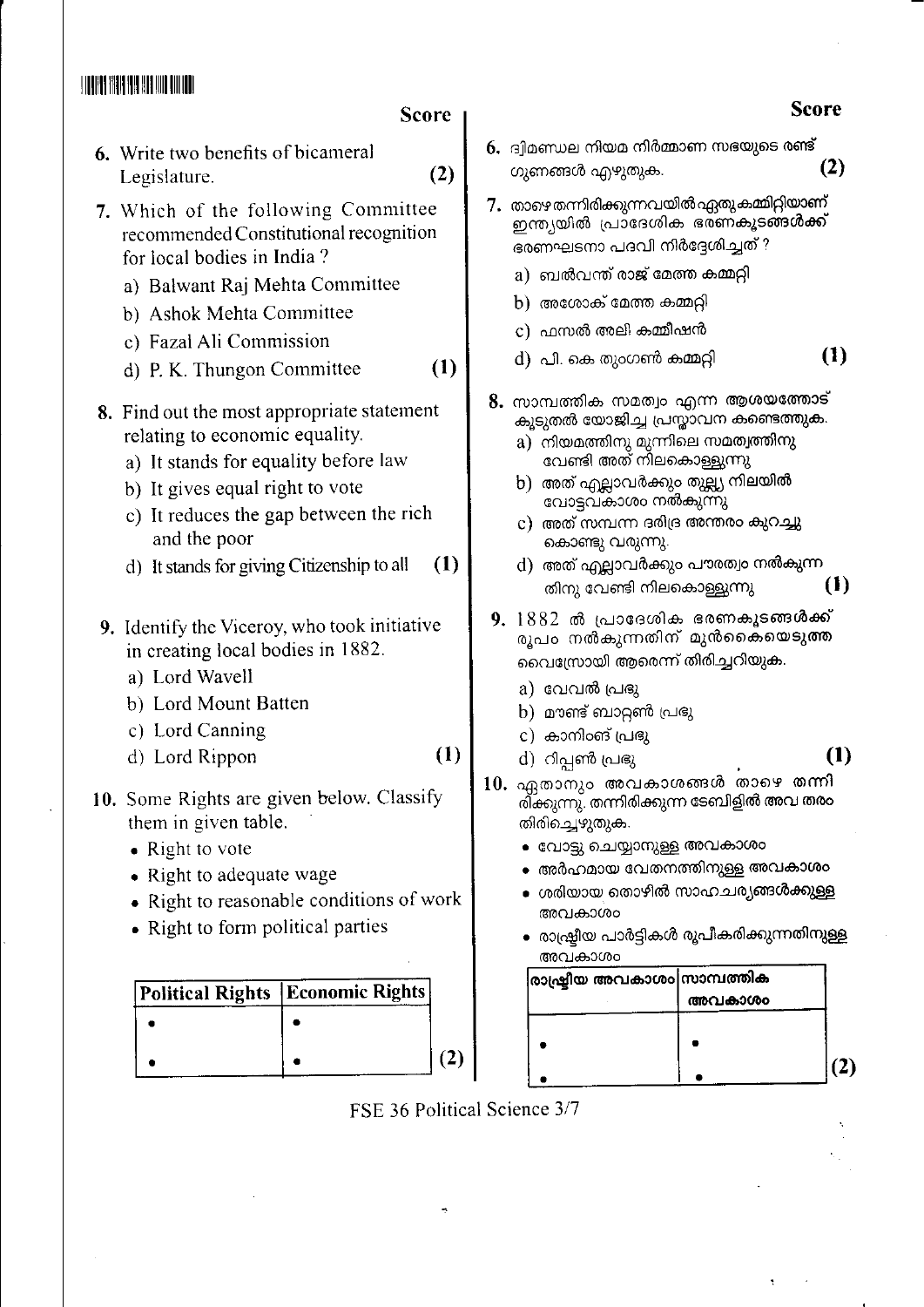## <u> Eriya ah du du du du du</u>



- ത്മകവും ക്രീയാത്മകവുമായ ഫലങ്ങൾ ഉണ്ട്. ജുഡീഷ്യൽ ആക്ലിവിസത്തിന്റെ മുന്ന് ക്രീയാത്മക ഫലങ്ങൾ എഴുതുക.
	- 17. ഇന്ത്യൻ ഭരണഘടനയിലെ അധികാര വിഭജനം വിശദമാക്കുക. ഓരോന്നിനും ഒരു ഉദാഹരണം വീതം എഴുതുക.

FSE 36 Political Science 4/7

- 11. Write the names of states involved in the dispute over the city of Chandigarh.
- 12. Complete the chart by writing the factors that make Constitutions effective.

<u> - - - - - - - - - - - - - - -</u> • Substantive Provisions of a Constitution

13. The Upper Chamber of Indian Parliament is Fig.

From questions 14 to 21 answer any 6 of them. Each question carries 3 scores.

- 14. Differentiate between Political theory and Politics.
- 15. Write a short note on equality of opportunity.
- 16. Judicial activism has negative and positive impacts. List out any three positive impact of Judicial activism.
- 17. Explain division of powers in Indian Constitution. Give one example for each of them.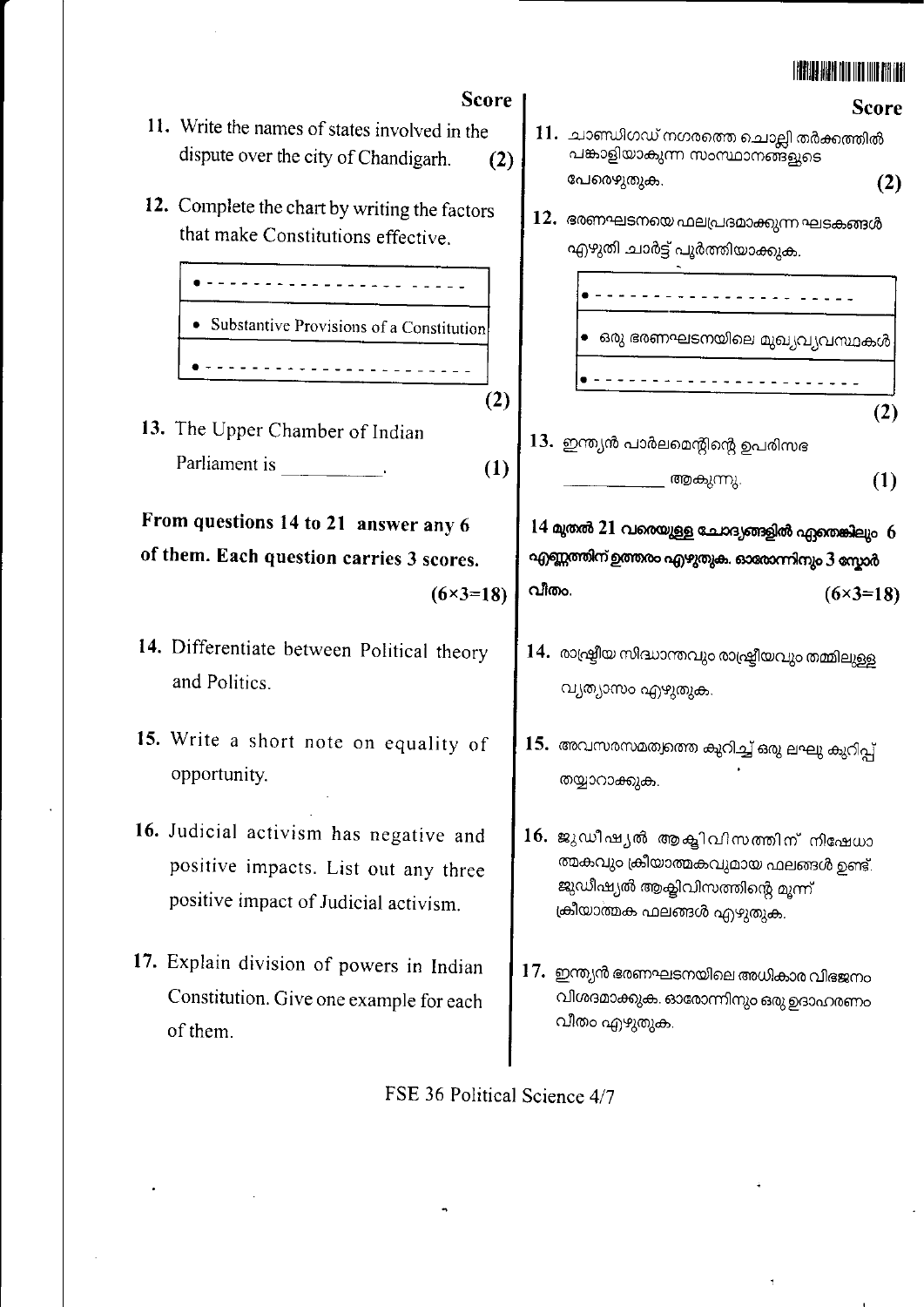# <u> A TITALI QULI TII BITI DII TII TII </u>

# **Score**

- 18. Discuss the three procedures for amending Indian Constitution.
- 19. 42<sup>nd</sup> Amendment was the most Controversial Amendment in India's Constitutional history. State the Controversial aspects of 42<sup>nd</sup> Amendment.
- 20. 'All claims are not rights'. Substantiate this statement.
- 21. Define universal adult franchise. How is it implemented in India?

From questions 22 to 27 answer any 4 of them. Each question carries 4 scores.

### $(4 \times 4 = 16)$

- 22. Analyse original and appellate jurisdiction of Supreme Court of India.
- 23. Rights and responsibilities are inter related in nature. Evaluate the relationship between rights and responsibilities.
- 24. Identify the case through which the Supreme Court introduced the concept of 'Basic Structure'. Explain basic structure.
- 25. Narrate the Harm Principle of J.S. Mill.

# 18. ഇന്ത്യൻ ഭരണഘടന ഭേദഗതി ചെയ്യുന്നതി നുള്ള മൂന്നു നടപടിക്രമങ്ങൾ ചർച്ച ചെയ്യുക.

- 19. ഇന്ത്യൻ ഭരണഘടനാ ചരിത്രത്തിൽ ഏറ്റവും വിവാദമായ ഭേദഗതിയാണ് 42 ാം ഭേദഗതി. 42 ാഭേദഗതിയിലെ വിവാദമായ വിഷയങ്ങൾ പ്രസ്താവിക്കുക.
- 20. 'എല്ലാ അവകാശ വാദങ്ങളും അവകാശങ്ങളല്ല' ഈ പ്രസ്താവന സാധൂകരിക്കുക.
- 21. സാർവത്രിക പ്രായപൂർത്തി വോട്ടവകാശം നിർവചിക്കുക. ഇന്ത്യയിൽ അത് എങ്ങനെ നടപ്പാക്കിയിരിക്കുന്നു ?

#### 22 മുതൽ 27 വരെയുള്ള ചേറദ്യങ്ങളിൽ ഏതെങ്കിലും 4 എണ്ണത്തിന് ഉത്തരം എഴുതുക. ഓരോന്നിനൂം  $(4 \times 4 = 16)$ 4 സ്കോർ വീതം.

- 22. സുപ്രീം കോടതിയുടെ ഉത്ഭവാ അധികാരവും അപ്പീൽ അധികാരവും വിശകലനം ചെയ്യുക.
- 23. അവകാശങ്ങളും ഉത്തരവാദിത്തങ്ങളും പരസ്പര ബന്ധിതമാണ്. അവകാശങ്ങളും ഉത്ത ര വ ാ ദി ത്ത ങ്ങ ളു ം തമ്മിലുള്ള പരസ്പരബന്ധം വിലയിരുത്തുക.
- 24. സുപ്രീം കോടതി 'അടിസ്ഥാനഘടന' എന്ന സങ്കല്പം അവതരിപ്പിച്ചത് ഏത് കേസി ലൂടെയാണ് ? അടിസ്ഥാനഘടന വിശദമാക്കുക.
- 25. ജെ. എസ്. മില്ലിന്റെ ഹാനീ സിദ്ധാന്തം വിവരിക്കുക.

FSE 36 Political Science 5/7

## **Score**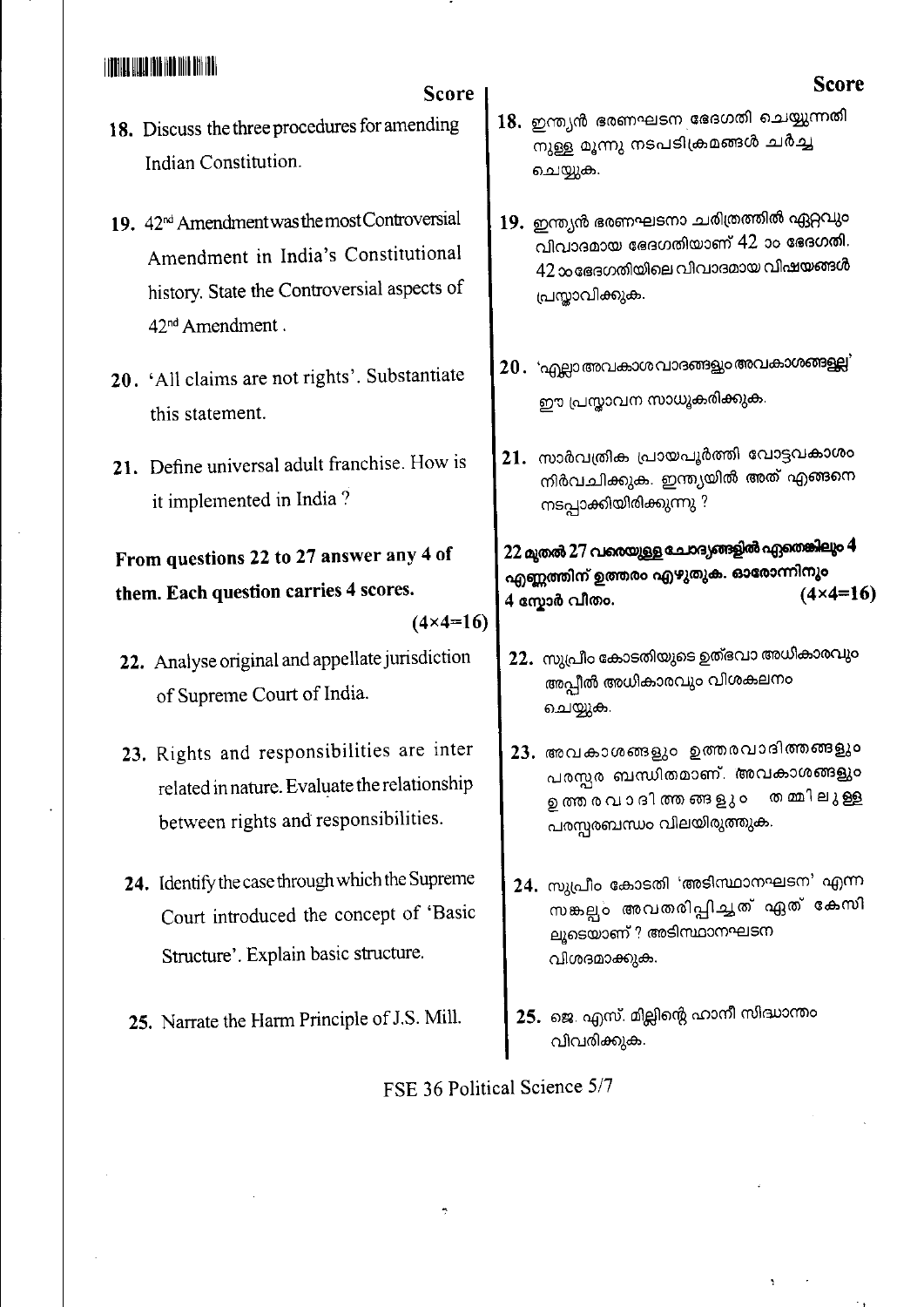# <u>Hiidhiidhaa mid</u>

**Score** 

# **Score**

- 26. Recently the Central Government removed Article 370 which gave special status to Jammu and Kashmir. Present your views on Article 370.
- 27. Two means for Parliamentary control over executive is given below. Analyse them.
	- Financial control
	- No confidence motion

# From questions 28 to 32 answer any 3 of them. Each question carries 5 scores.

 $(3 \times 5 = 15)$ 

- 28. The Constitution of India create a strong Central Government. Write five provisions that make center more strong.
- 29. What do you mean by equality? Describe any two principles for promoting equality.
- 30. The Judiciary in India is independent in nature. Evaluate the factors that make Judiciary independent.
- 31. Define freedom and describe its negative and positive dimensions.
- 32. 'Right to Freedom' is a prominent Fundamental Right. Discuss various aspects of Right to Freedom.
- 26. ജമ്മുകാശ്മീരിന് പ്രത്യേക പദവി നൽകുന്ന ഭരണഘടനയുടെ അനുഛേദം 370 സമീ പകാലത്ത് കേന്ദ്രഗവൺമെന്റ് നീക്കം ചെയ്യു. അനുഛേദം 370 നെ കുറിച്ചുള്ള നിങ്ങളുടെ വാദഗതികൾ അവതരിപ്പിക്കുക.
- $27.$  കാര്യനിർവഹണ വിഭാഗത്തെ നിയന്ത്രി ക്കുവാൻ പാർലമെന്റ് ഉപയോഗിക്കുന്ന രണ്ടു മാർഗ്ഗങ്ങൾ തന്നിരിക്കുന്നു. അവ വിശ കലനം ചെയ്യുക.
	- ധനകാര്യ നിയന്ത്രണം
	- അവിശ്വസ പ്രമേയം

28 മുതൽ 32 വരെയുള്ള ചോദ്യങ്ങളിൽ ഏതെങ്കിലും 3 എണ്ണത്തിന് ഉത്തരം എഴുതുക. ഓരോന്നിനും 5 സ്കോർ വിതം.  $(3 \times 5 = 15)$ 

- $28.$  ഇന്ത്യൻ ഭരണഘടന ശക്തമായ ഒരു കേന്ദ്ര ഗവൺമെന്റിന് രൂപം നൽകുന്നു. കേന്ദ്രത്തെ ശക്തമാക്കുന്ന അഞ്ച് വ്യവസ്ഥകൾ എഴുതുക.
- 29. സമത്വം എന്നതുകൊണ്ട് നിങ്ങൾ അർത്ഥമാക്കുന്നതെന്ത് ? സമത്വം വളർത്തുന്ന തിനുള്ള രണ്ട് മാർഗങ്ങൾ വിവരിക്കുക.
- 30. ഇന്ത്യയിലെ നീതിന്യായ വിഭാഗം ഒരു സ്വതന്ത്ര സ്ഥാപനമാണ്. നീതിന്യായ വിഭാഗത്തെ സ്വതന്ത്രമാക്കുന്ന ഘടകങ്ങൾ വിവരിക്കുക.
- 31. സ്വാതന്ത്ര്യത്തെ നിർവചിച്ച് അതിന്റെ നി ഷേധാത്മകവും ക്രീയാത്മകവുമായ വശങ്ങൾ ചർച്ച ചെയ്യുക.
- 32. സ്വാതന്ത്ര്യത്തിനുള്ള അവകാശം ഒരു പ്രധാന മൗലിക അവകാശമാണ്. സ്വാതന്ത്ര്യത്തിനുള്ള അവകാശത്തിലെ വിവിധ ആശയങ്ങൾ ചർച്ച ചെയ്യുക.

FSE 36 Political Science 6/7